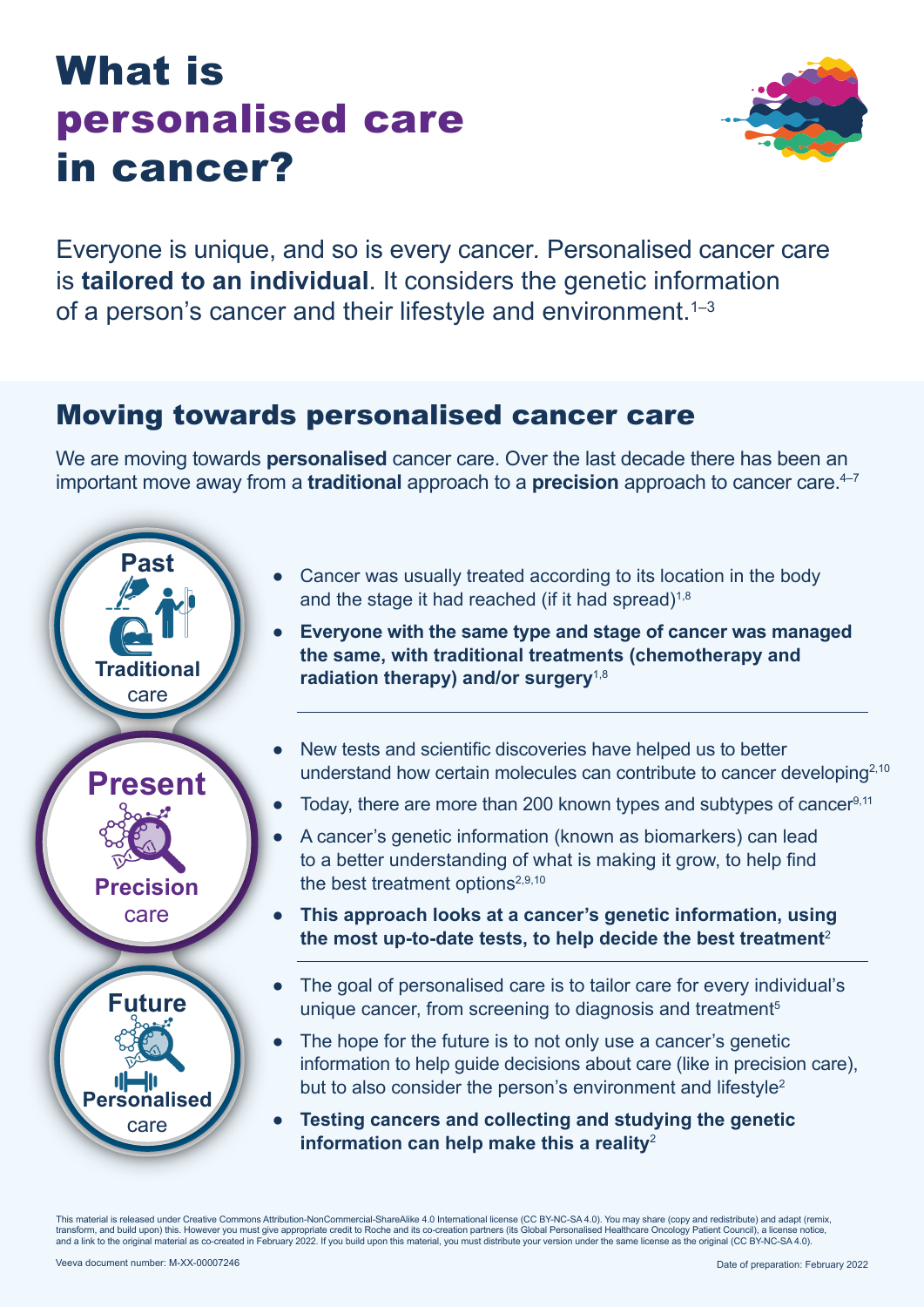## Testing cancers is key for personalised care



**Testing for cancer biomarkers** helps doctors know more about person's cancer. It can also help quide decisions about treatment.<sup>2</sup>

Biomarkers might be identified from a sample of the cancer using (a **biopsy**). This is known as **biomarker testing**. **Results** from these tests can help doctors choose the most effective **treatment**. 2,12–17



**Targeted treatments** and **immunotherapies** are two types of treatment often used to target biomarkers in specific cancer cells. They can be more effective and cause fewer side effects than traditional treatments.<sup>12</sup>



**Example**: A gene called EGFR is activated too much in some lung cancers. This can cause the cancer to grow. Cancers that test positive for the EGFR biomarker, may respond well to a type of treatment called EGFR inhibitors.<sup>19,23</sup>

\*Cancer of unknown primary is a cancer that has spread and the place where it began (the **primary** site) is unknown.21

#### Potential benefits of personalised cancer care

Personalised care can provide better treatments and better ways to manage cancer. 6,24-26 It can help people avoid unnecessary treatments that don't work for them and allow them to start the right treatment earlier.<sup>25</sup> If used in practice, personalised care could lead to:

- Better **health outcomes**24,25
- Improved **quality of life** with less impact on daily routines<sup>6,25</sup>
- **Financial benefits** by using more effective treatments earlier<sup>6,25</sup>
- Broader benefits to **society** through improved health and wellbeing, and more efficient use of healthcare resources<sup>25-27</sup>

Veeva document number: M-XX-00007246 Date of preparation: February 2022 This material is released under Creative Commons Attribution-NonCommercial-ShareAlike 4.0 International license (CC BY-NC-SA 4.0). You may share (copy and redistribute) and adapt (remix, transform, and build upon) this. However you must give appropriate credit to Roche and its co-creation partners (its Global Personalised Healthcare Oncology Patient Council), a license notice,<br>and a link to the original ma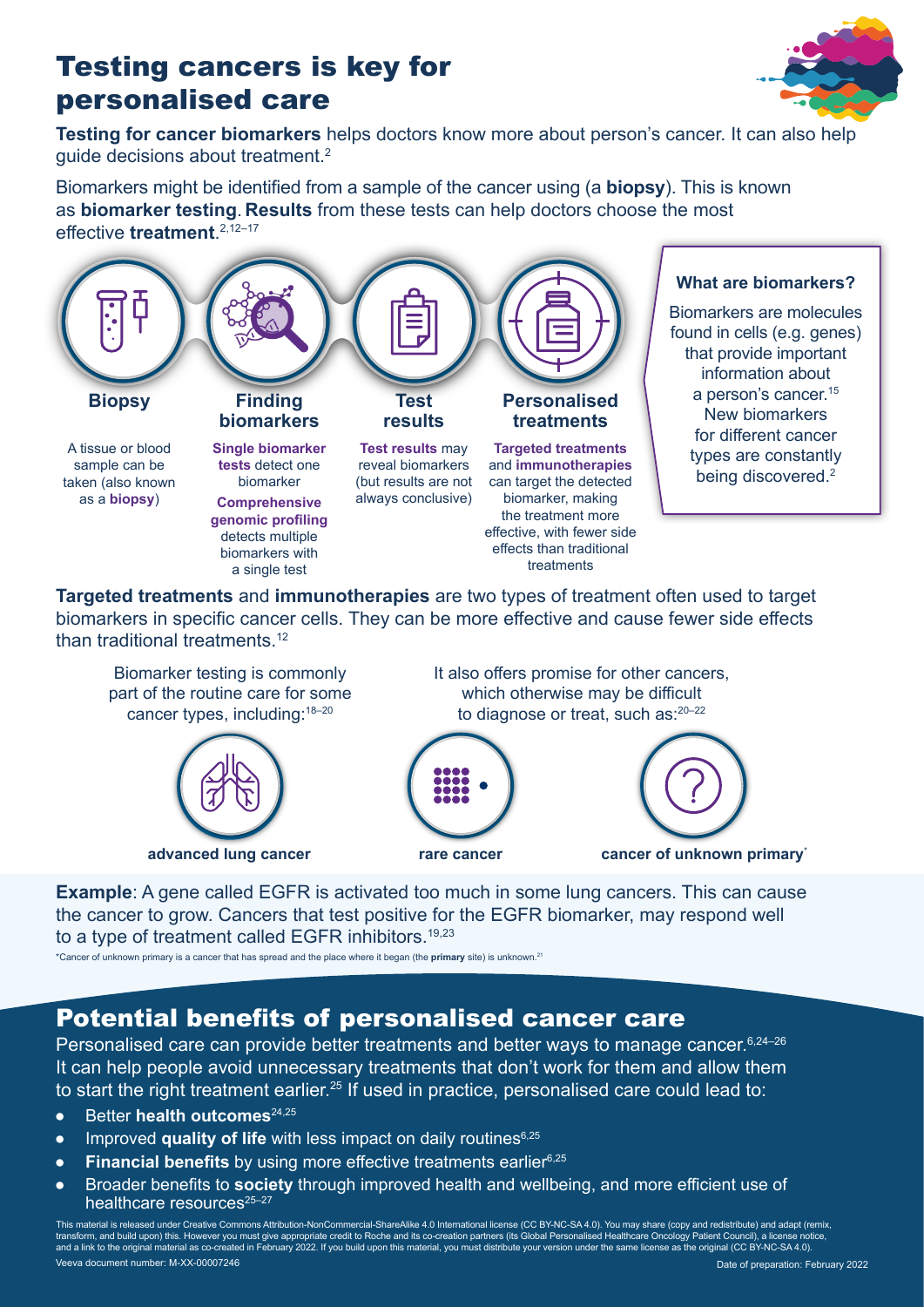## Why should I get tested?



As our understanding of cancer improves, better and more personalised care plans can be developed. **Testing cancers is key to this**. 2,24 Testing could offer many benefits, as shown below.



Biomarker testing may lead to a more **accurate diagnosis**. This can help guide care plans and also allow people to learn more about their cancer.<sup>24</sup>

Greater knowledge means people affected by cancer can be more involved in choosing **treatment and care options** based on their unique needs.<sup>24</sup>

**Digital health tools** can monitor symptoms, cancer progression and treatment responses. This can help guide discussions with doctors, make sure the cancer is being regularly checked and provide reminders of any actions needed. They can also help us understand how different cancer types are developing.<sup>24,26</sup>

Testing cancers and collecting and studying the genetic information can help researchers carry out more efficient and effective medical **research**, for new or improved cancer treatments.<sup>25,28</sup>

Although great progress has been made, there is still some way to go to achieve truly personalised cancer care.5,7 **The cancer community can help**.

By **getting tested and giving permission to share your cancer's genetic information**, you can help yourself and others receive personalised cancer care, for better outcomes and more time for life2,4,25

Veeva document number: M-XX-00007246 Date of preparation: February 2022 This material is released under Creative Commons Attribution-NonCommercial-ShareAlike 4.0 International license (CC BY-NC-SA 4.0). You may share (copy and redistribute) and adapt (remix, transform, and build upon) this. However you must give appropriate credit to Roche and its co-creation partners (its Global Personalised Healthcare Oncology Patient Council), a license notice,<br>and a link to the original ma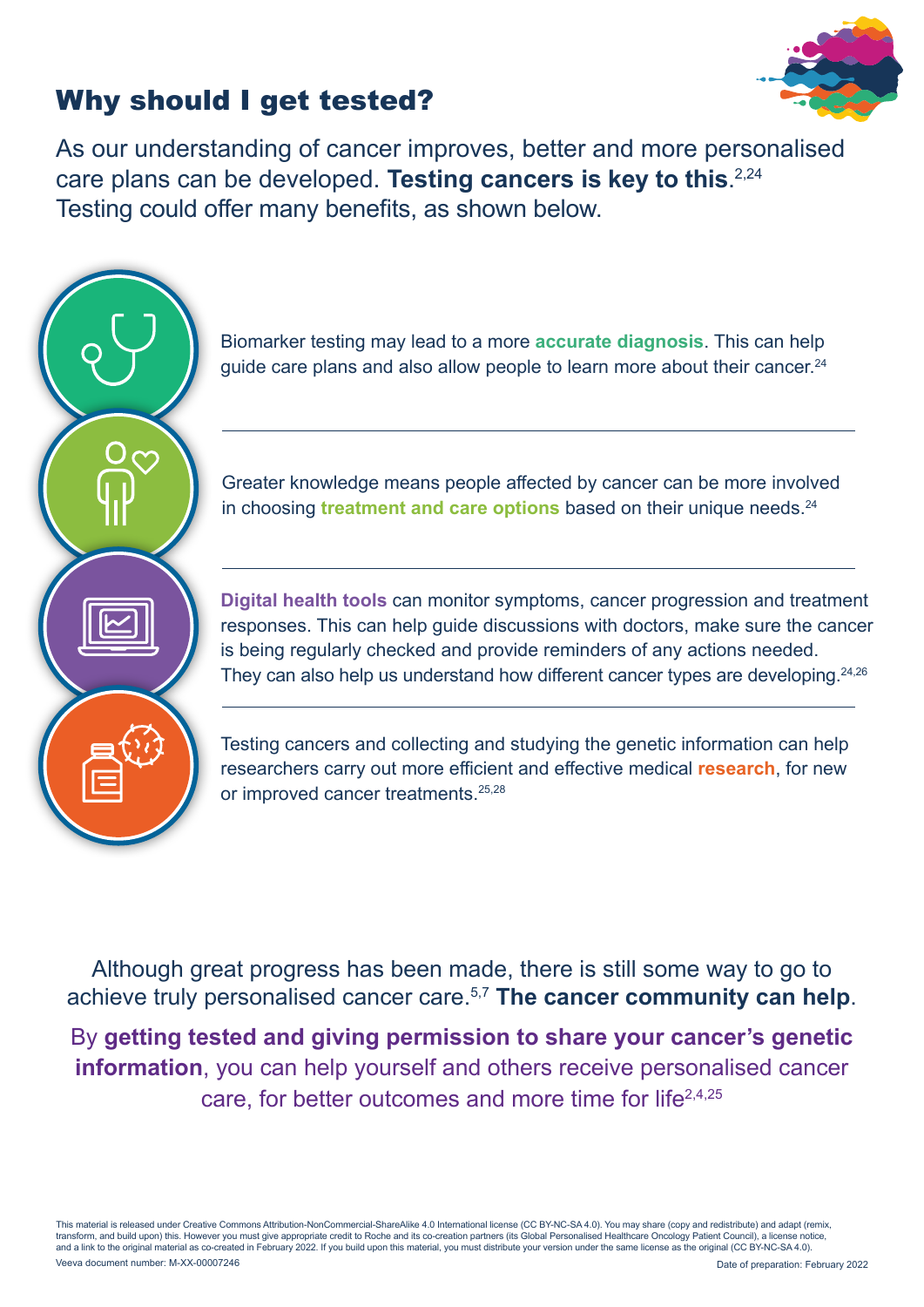## References



- 1. Roche. Genomics and the personalisation of cancer care. [Internet; cited February 2022]. Available from: [https://www.roche.com/about/priorities/personalised\\_healthcare/genomic-profiling.html](https://www.roche.com/about/priorities/personalised_healthcare/genomic-profiling.html) 2. European Society for Medical Oncology. Personalised Cancer Medicine: An ESMO Guide for Patients. [Internet; cited February 2022]. Available from: [https://www.esmo.org/content/download/20122/337223/1/ESMO-Patient-Guide-Personalised-Cancer-](https://www.esmo.org/content/download/20122/337223/1/ESMO-Patient-Guide-Personalised-Cancer-Medicine)[Medicine.pdf](https://www.esmo.org/content/download/20122/337223/1/ESMO-Patient-Guide-Personalised-Cancer-Medicine)
- 3. Lucy R Yates et al. The European Society for Medical Oncology (ESMO) Precision Medicine Glossary. Annals of Oncology, 2018, Volume 29, Pages 30–35. Available from:<https://www.sciencedirect.com/science/article/pii/S0923753419350112>
- 4. Giulia Sedda et al. Challenges and innovations in personalized medicine care. Future Oncology, 2019, Volume 15, Pages 3305–3308.

Available from:<https://www.futuremedicine.com/doi/pdf/10.2217/fon-2019-0284>

- 5. Paulina Krzyszczyk et al. The growing role of precision and personalized medicine for cancer treatment. Technology (Singapore World Science), 2018, Volume 6, Pages 79–100. Available from:<https://www.ncbi.nlm.nih.gov/pmc/articles/PMC6352312/>
- 6. Macmillan Cancer Support. Impact of new personalised cancer treatments. [Internet; cited February 2022]. Available from: [https://www.macmillan.org.uk/\\_images/impact-of-new-personalised-cancer-treatments\\_tcm9-342003.pdf](https://www.macmillan.org.uk/_images/impact-of-new-personalised-cancer-treatments_tcm9-342003.pdf)
- 7. Fortunato Ciardiello et al. Delivering precision medicine in oncology today and in future—the promise and challenges of personalised cancer medicine: a position paper by the European Society for Medical Oncology (ESMO). Annals of Oncology, 2014, Volume 25, Pages 1673–1678. Available from: [https://www.annalsofoncology.org/article/S0923-7534\(19\)35106-3/fulltext](https://www.annalsofoncology.org/article/S0923-7534(19)35106-3/fulltext)
- 8. Cancer Research UK. Personalised medicine. [Internet; cited February 2022]. Available from:<https://www.cancerresearchuk.org/about-cancer/cancer-in-general/treatment/personalised-medicine>
- 9. Roche. What is personalised healthcare? [Internet; cited February 2022]. Available from: [https://www.roche.com/about/priorities/personalised\\_healthcare/what\\_is\\_phc.htm](https://www.roche.com/about/priorities/personalised_healthcare/what_is_phc.htm)
- 10. Douglas Hanahan. Hallmarks of Cancer: New Dimensions. Cancer Discovery, 2022. Volume 12, Issue 1, Pages 31–46. Available from: [https://aacrjournals.org/cancerdiscovery/article/12/1/31/675608/Hallmarks-of-Cancer-New-](https://aacrjournals.org/cancerdiscovery/article/12/1/31/675608/Hallmarks-of-Cancer-New-DimensionsHallmarks-of)[DimensionsHallmarks-of](https://aacrjournals.org/cancerdiscovery/article/12/1/31/675608/Hallmarks-of-Cancer-New-DimensionsHallmarks-of)
- 11. Qingxuan Song et al. Cancer classification in the genomic era: five contemporary problems. Human Genomics, 2015, Volume 9.

Available from:<https://humgenomics.biomedcentral.com/articles/10.1186/s40246-015-0049-8>

- 12. American Cancer Society. Precision or Personalized. [Internet; cited February 2022]. Available from: <https://www.cancer.org/treatment/treatments-and-side-effects/treatment-types/precision-medicine.html>
- 13. National Cancer Institute. Biomarker Testing for Cancer Treatment. [Internet; cited February 2022]. Available from:<https://www.cancer.gov/about-cancer/treatment/types/biomarker-testing-cancer-treatment>
- 14. K M Johnston et al. Comprehensive genomic profiling for non-small-cell lung cancer: health and budget impact. Current Oncology, 2020, Volume 27, Issue 6, Pages e569–e577. Available from:<https://www.ncbi.nlm.nih.gov/pmc/articles/PMC7755443>
- 15. My Cancer. What Are Biomarkers? [Internet; cited February 2022]. Available from:<https://www.mycancer.com/resources/what-are-biomarkers>
- 16. Roche. Genomic testing infographic. [Internet; cited February 2022]. Available from: [https://www.roche.com/dam/jcr:9629a2ae-ed72-471b-bbca-f644479e8a56/en/PCTTT-genomic-testing](https://www.roche.com/dam/jcr:9629a2ae-ed72-471b-bbca-f644479e8a56/en/PCTTT-genomic-testing-infographic.pdf)[infographic.pdf](https://www.roche.com/dam/jcr:9629a2ae-ed72-471b-bbca-f644479e8a56/en/PCTTT-genomic-testing-infographic.pdf)
- 17. Jeffrey Gagan, Eliezer M Van Allen. Next-generation sequencing to guide cancer therapy. Genome Medicine, 2015, Volume 7, Pages 1–10.

Available from:<https://www.ncbi.nlm.nih.gov/pmc/articles/PMC4517547>

- 18. Céline Mascaux et al. Personalised medicine for nonsmall cell lung cancer. European Respiratory Review, 2017, Volume 26. Available from:<https://err.ersjournals.com/content/26/146/170066>
- 19. European Society for Medical Oncology. Personalised Medicine at a Glance: Lung Cancer. [Internet; cited February 2022]. Available from: https://www.esmo.org/for-patients/personalised-medicine-explained/Lung-Cancer

Veeva document number: M-XX-00007246 Date of preparation: February 2022 This material is released under Creative Commons Attribution-NonCommercial-ShareAlike 4.0 International license (CC BY-NC-SA 4.0). You may share (copy and redistribute) and adapt (remix, transform, and build upon) this. However you must give appropriate credit to Roche and its co-creation partners (its Global Personalised Healthcare Oncology Patient Council), a license notice,<br>and a link to the original ma